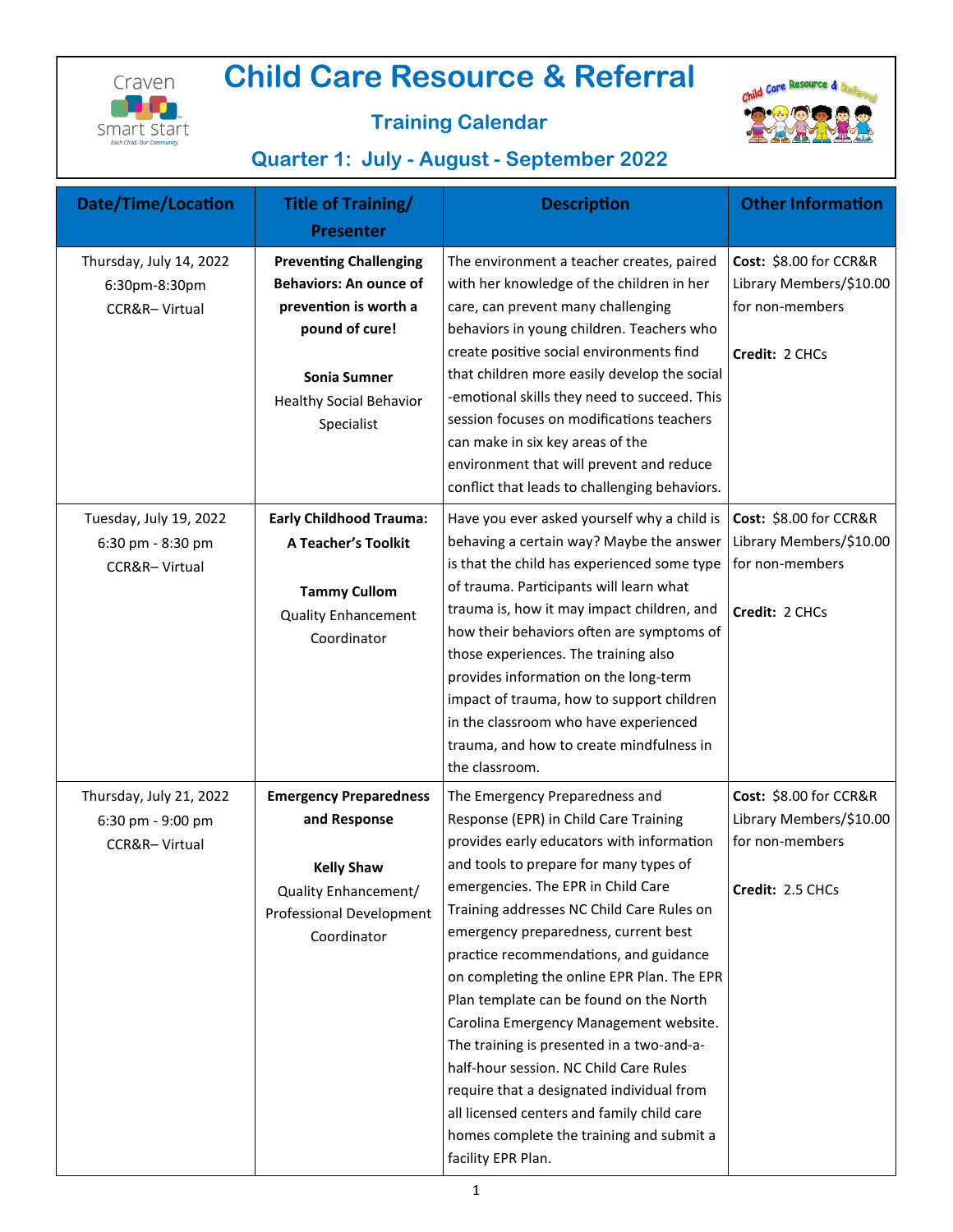| <b>Date/Time/Location</b>                                                                                                                                              | <b>Title of Training/</b><br><b>Presenter</b>                                                                                                                                     | <b>Description</b>                                                                                                                                                                                                                                                                                                                                                                                                                                                                                                                                                                          | <b>Other Information</b>                                                                                                                |
|------------------------------------------------------------------------------------------------------------------------------------------------------------------------|-----------------------------------------------------------------------------------------------------------------------------------------------------------------------------------|---------------------------------------------------------------------------------------------------------------------------------------------------------------------------------------------------------------------------------------------------------------------------------------------------------------------------------------------------------------------------------------------------------------------------------------------------------------------------------------------------------------------------------------------------------------------------------------------|-----------------------------------------------------------------------------------------------------------------------------------------|
| Tuesday, July 26, 2022<br>6:30 pm - 8:30 pm<br>CCR&R-Virtual                                                                                                           | It's SIDS: Infant/Toddler<br><b>Safe Sleep and SIDS</b><br><b>Reduction in Child Care</b><br><b>Courtney Cartwright</b><br><b>Quality Enhancement</b><br>Coordinator              | This required training explains all the<br>parts of North Carolina's SIDS Law.<br>Participants will review information about<br>when and how to use the approved<br>waivers, how to best place a baby in bed<br>to sleep, and other "Best Practices"<br>recommendations. During the workshop,<br>participants will get the needed<br>information to create a Safe Sleep Policy,<br>updated research about SIDS, and local<br>health and safety resources. Participants<br>also will be walked through how to do an<br>unresponsive infant drill and the reason<br>for doing them regularly. | Cost: \$8.00 for CCR&R<br>Library Members/\$10.00<br>for non-members<br>Credit: 2 CHCs                                                  |
| Wednesday, August 3, 2022<br>6:30 pm - 8:30 pm<br>CCR&R-Virtual                                                                                                        | It's SIDS: Infant/Toddler<br><b>Safe Sleep and SIDS</b><br><b>Reduction in Child Care</b><br><b>Kelly Shaw</b><br>Quality Enhancement/<br>Professional Development<br>Coordinator | This required training explains all the<br>parts of North Carolina's SIDS Law.<br>Participants will review information about<br>when and how to use the approved<br>waivers, how to best place a baby in bed<br>to sleep, and other "Best Practices"<br>recommendations. During the workshop,<br>participants will get the needed<br>information to create a Safe Sleep Policy,<br>updated research about SIDS, and local<br>health and safety resources. Participants<br>also will be walked through how to do an<br>unresponsive infant drill and the reason<br>for doing them regularly. | Cost: \$8.00 for CCR&R<br>Library Members/\$10.00<br>for non-members<br>Credit: 2 CHCs                                                  |
| Tuesday, August 9, 2022<br>6:30 pm - 8:00 pm<br>New Bern Fire Department-<br>Face-to-Face<br><b>New Bern Fire Department</b><br>1401 Neuse Blvd.<br>New Bern, NC 28560 | <b>Fire Safety</b><br><b>Jeff Connor</b><br>New Bern Fire<br>Department                                                                                                           | This workshop will discuss how to<br>prevent, extinguish and control fires in<br>home and child care settings. Participants<br>will have the opportunity to use a real fire<br>extinguisher.<br>$\overline{2}$                                                                                                                                                                                                                                                                                                                                                                              | Cost: \$8.00 for CCR&R<br>Library Members/\$10.00<br>for non-members<br>Credit: 1.5 CHCs<br><b>Maximum of 40</b><br><b>Participants</b> |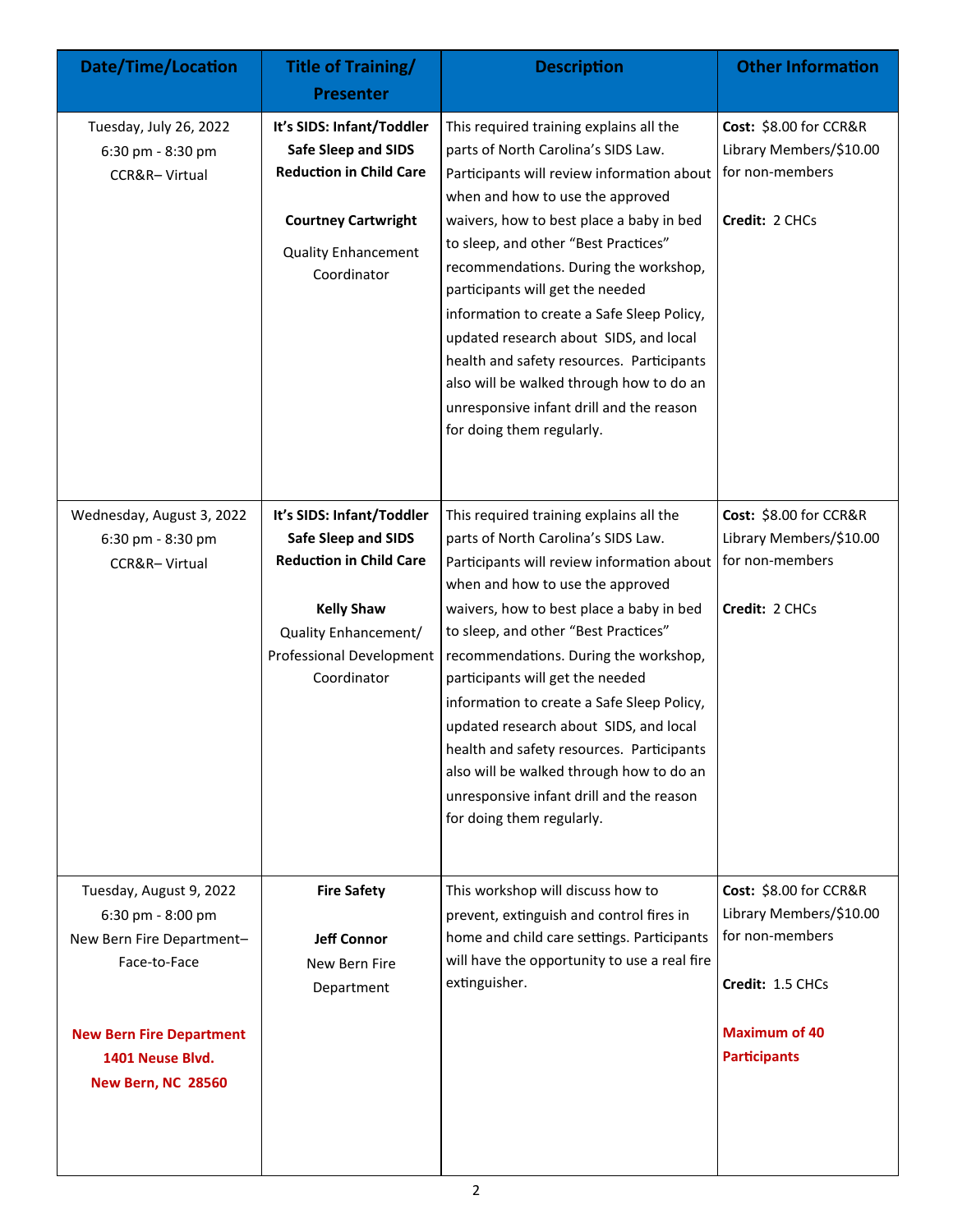| <b>Date/Time/Location</b>                                        | <b>Title of Training/</b><br><b>Presenter</b>                                                                                                                                            | <b>Description</b>                                                                                                                                                                                                                                                                                                                                                                                                                                                                                                                                            | <b>Other Information</b>                                                                                                              |
|------------------------------------------------------------------|------------------------------------------------------------------------------------------------------------------------------------------------------------------------------------------|---------------------------------------------------------------------------------------------------------------------------------------------------------------------------------------------------------------------------------------------------------------------------------------------------------------------------------------------------------------------------------------------------------------------------------------------------------------------------------------------------------------------------------------------------------------|---------------------------------------------------------------------------------------------------------------------------------------|
| Thursday, August 18, 2022<br>6:30pm-8:30pm<br>CCR&R-Virtual      | <b>Partnering with</b><br><b>Families to Address</b><br><b>Challenging Behaviors:</b><br>We are all in this<br>together!<br>Sonia Sumner<br><b>Healthy Social Behavior</b><br>Specialist | When a child uses challenging behaviors<br>at school, parents and teachers need to<br>work together to address the issue.<br>However, when discussing behavior<br>problems parents often feel blamed by<br>the teachers and teachers often feel<br>unsupported by the parents. This session<br>focuses on developing strategies and<br>skills to make these conversations more<br>productive for everyoneespecially the<br>child! Participants will learn how to set<br>the stage for and successfully conduct<br>these difficult conversations with parents. | Cost: \$8.00 for CCR&R<br>Library Members/\$10.00<br>for non-members<br>Credit: 2 CHCs                                                |
| Saturday, August 20, 2022<br>8:00am-1:00pm<br>CCR&R-Face-to-Face | CPR/ First Aid<br><b>Courtney Cartwright</b><br><b>Quality Enhancement</b><br>Coordinator                                                                                                | This class will include CPR for infants,<br>children, and adults along with general<br>first aid skills. Participants must check<br>out a book from the CCR&R Lending<br>Library office to review so they are<br>familiar with the course material before<br>the training.                                                                                                                                                                                                                                                                                    | Cost: \$55.00 for CCR&R<br>Library Members<br>\$65.00 for non-members<br><b>Credit: 5 CHCs</b><br><b>Maximum of 6</b><br>participants |
| Tuesday, August 23, 2022<br>6:30 pm - 8:30 pm<br>CCR&R-Virtual   | <b>Improving Transition</b><br><b>Times</b><br><b>Tammy Cullom</b><br><b>Quality Enhancement</b><br>Coordinator                                                                          | Most early childhood professionals say<br>transitions are especially difficult times<br>for young children. This lesson focuses on<br>helping children as they move from one<br>activity to another throughout the day.<br>Analyze your program's daily schedule to<br>find new ways to introduce children to,<br>and help them with, transition times.<br>3                                                                                                                                                                                                  | Cost: \$8.00 for CCR&R<br>Library Members/\$10.00<br>for non-members<br>Credit: 2 CHCs                                                |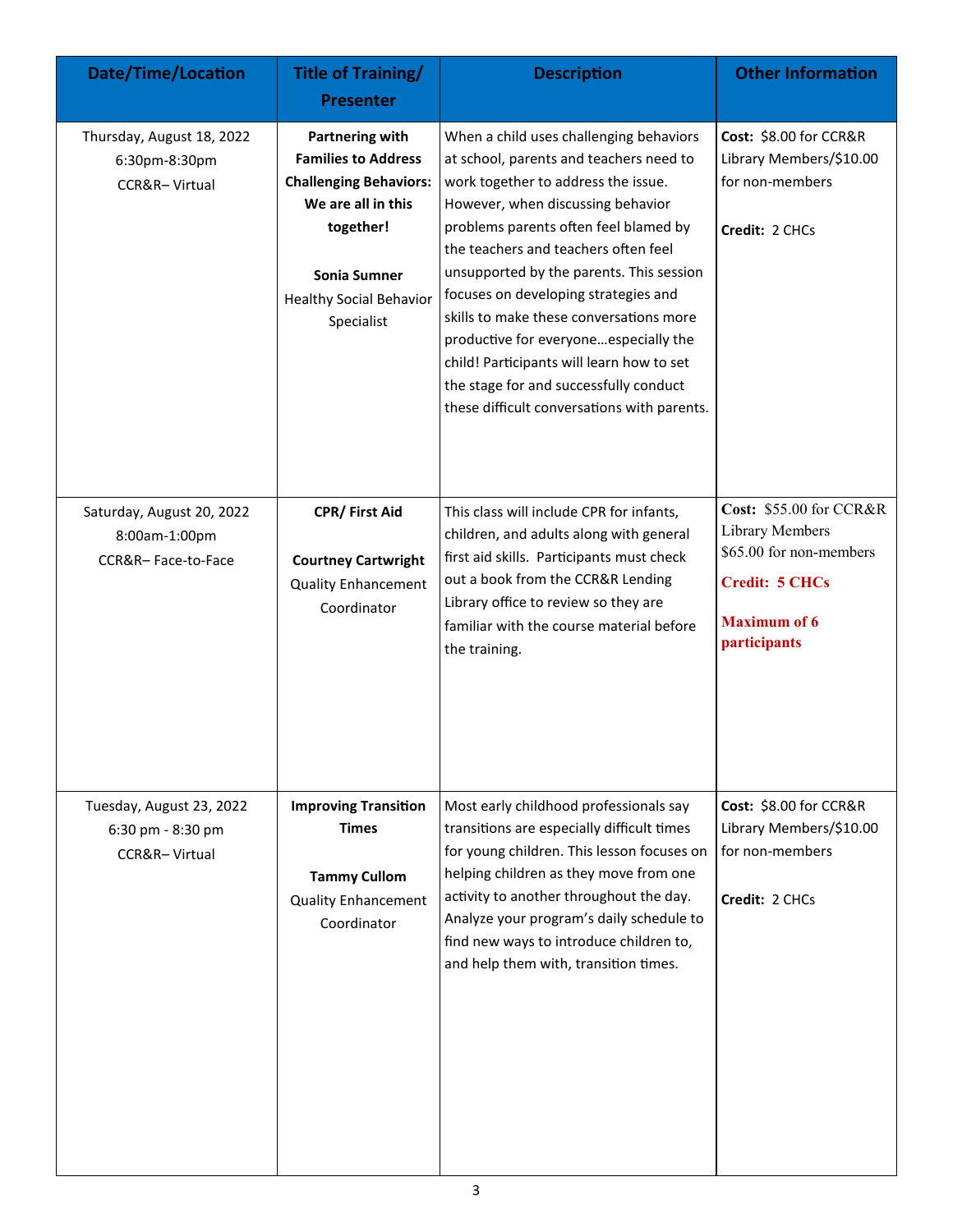| <b>Date/Time/Location</b>                                               | Title of Training/<br><b>Presenter</b>                                                                                                                                                                                                                   | <b>Description</b>                                                                                                                                                                                                                                                                                                                                                                                                                                                                                                                                                                          | <b>Other Information</b>                                                               |
|-------------------------------------------------------------------------|----------------------------------------------------------------------------------------------------------------------------------------------------------------------------------------------------------------------------------------------------------|---------------------------------------------------------------------------------------------------------------------------------------------------------------------------------------------------------------------------------------------------------------------------------------------------------------------------------------------------------------------------------------------------------------------------------------------------------------------------------------------------------------------------------------------------------------------------------------------|----------------------------------------------------------------------------------------|
| Wednesday, September 7, 2022<br>6:30 pm - 8:30 pm<br>CCR&R-Face-to-Face | It's SIDS: Infant/<br><b>Toddler Safe Sleep and</b><br><b>SIDS Reduction in Child</b><br>Care<br><b>Courtney Cartwright</b><br><b>Quality Enhancement</b><br>Coordinator                                                                                 | This required training explains all the<br>parts of North Carolina's SIDS Law.<br>Participants will review information about<br>when and how to use the approved<br>waivers, how to best place a baby in bed<br>to sleep, and other "Best Practices"<br>recommendations. During the workshop,<br>participants will get the needed<br>information to create a Safe Sleep Policy,<br>updated research about SIDS, and local<br>health and safety resources. Participants<br>also will be walked through how to do an<br>unresponsive infant drill and the reason<br>for doing them regularly. | Cost: \$8.00 for CCR&R<br>Library Members/\$10.00<br>for non-members<br>Credit: 2 CHCs |
| Thursday, September 15, 2022<br>6:30 am - 8:30 pm<br>CCR&R-Virtual      | <b>Toxic Stress</b><br>Sonia Sumner<br><b>Healthy Social Behavior</b><br>Specialist                                                                                                                                                                      | Stress is a fact of life, no matter your age.<br>Some stress is good for $us - it$ keeps us<br>attentive, sharp, productive, and<br>learning. But Toxic Stress affects brain<br>development and learning in young<br>children and can have long-lasting effects.<br>This session will help participants define<br>stress responses and understand the<br>difference between "tolerable" and<br>"toxic" stress. We'll look at the long-term<br>effects of Toxic Stress and investigate<br>practices for mitigating those effects and<br>promoting resilience in young children.              | Cost: \$8.00 for CCR&R<br>Library Members/\$10.00<br>for non-members<br>Credit: 2 CHCs |
| Tuesday, September 20, 2022<br>6:30pm-8:30pm<br>CCR&R-Virtual           | <b>Why Questions Matter:</b><br>Improving Interactions,<br>Conversations, and<br><b>Creating Fun and</b><br><b>Memorable</b><br><b>Experiences for School</b><br><b>Age Children</b><br><b>Tammy Cullom</b><br><b>Quality Enhancement</b><br>Coordinator | Do you have a desire to enhance the fun,<br>connection, and interactions in your<br>classroom? Do you have a willingness to<br>grow as a professional and make a<br>difference in the lives of others? If you'd<br>like to deepen classroom conversations,<br>and improve the connections with your<br>students come ready to learn "why<br>questions matter."                                                                                                                                                                                                                              | Cost: \$8.00 for CCR&R<br>Library Members/\$10.00<br>for non-members<br>Credit: 2 CHCs |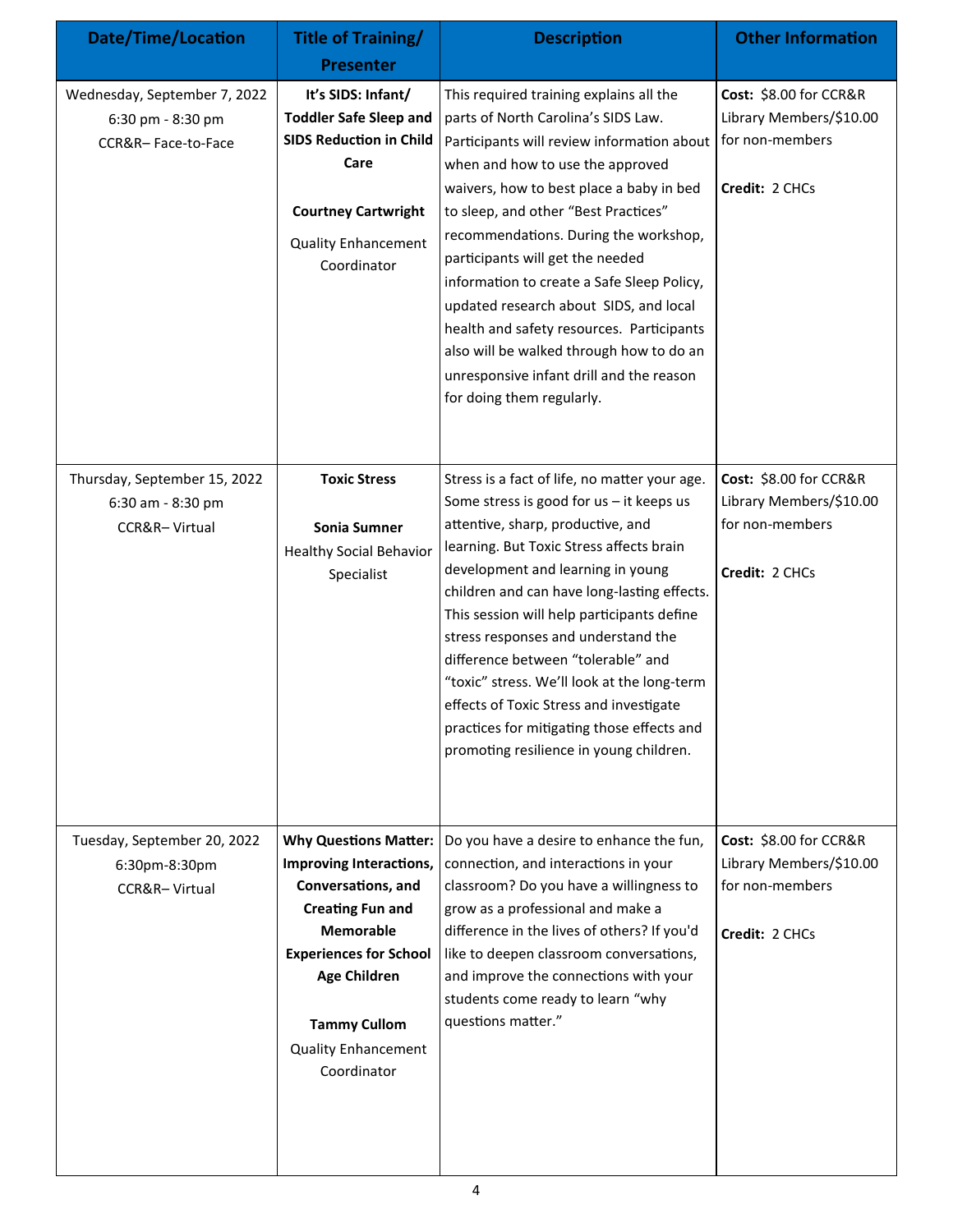| <b>Date/Time/Location</b>                                           | Title of Training/<br><b>Presenter</b>                                                                                                      | <b>Description</b>                                                                                                                                                                                                                                                                                                                                                                                                                                                                                                                                                                                                                                                                                                                                                                                                                                                                                | <b>Other Information</b>                                                               |
|---------------------------------------------------------------------|---------------------------------------------------------------------------------------------------------------------------------------------|---------------------------------------------------------------------------------------------------------------------------------------------------------------------------------------------------------------------------------------------------------------------------------------------------------------------------------------------------------------------------------------------------------------------------------------------------------------------------------------------------------------------------------------------------------------------------------------------------------------------------------------------------------------------------------------------------------------------------------------------------------------------------------------------------------------------------------------------------------------------------------------------------|----------------------------------------------------------------------------------------|
| Wednesday, September 28, 2022<br>6:30 pm - 8:30 pm<br>CCR&R-Virtual | A Family Child Care<br><b>Home Business Atlas</b><br><b>Kelly Shaw</b><br>Quality Enhancement/<br>Professional Develop-<br>ment Coordinator | Do you have difficulty with the business<br>side of providing Family Child Care? Are<br>you frustrated with the stressors that<br>come from running a small business in a<br>Family Child Care Home setting? Do you<br>wish you had a road map to help you<br>navigate through all the aspects? This<br>learning event is designed to assist Family<br>Child Care Home providers as they begin<br>their journey, steering them to tell their<br>stories and maneuvering through finan-<br>cial matters, with guiding insights to<br>regulations, and the importance of rest-<br>stops along the way for self-care.<br>Participants will be introduced to<br>enriching strategies while participating in<br>small and large group activities.<br>Participants attending this event will be<br>able to match the 4 principles to sharing<br>your story and identify the 5E's to<br>collecting fees. | Cost: \$8.00 for CCR&R<br>Library Members/\$10.00<br>for non-members<br>Credit: 2 CHCs |
|                                                                     |                                                                                                                                             |                                                                                                                                                                                                                                                                                                                                                                                                                                                                                                                                                                                                                                                                                                                                                                                                                                                                                                   |                                                                                        |

DID YOU F

**CCR&R's Quarterly Training Calendar and Parent/ Provider Newsletter can be accessed at our website:** 

> Find us on:<br>**facebook**.  $f$

https://www.facebook.com/CravenSmartStart https://www.facebook.com/cravencountyccrr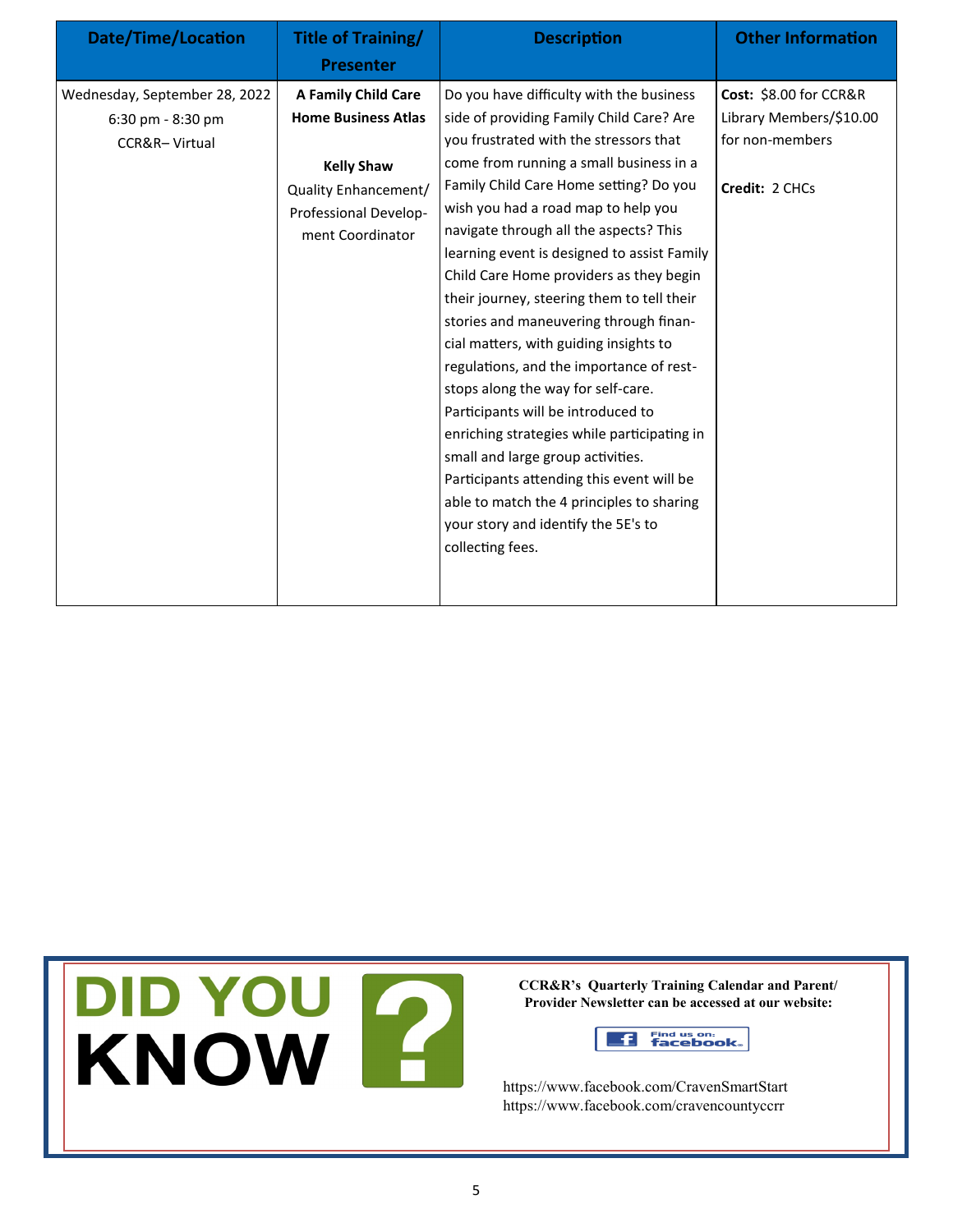

# **CCR&R Training Policies & Procedures**

- 1. All payments are due at time of registration. Trainings/classes are filled on a first paid/first registered basis. Training fees must be brought into CCR&R during normal business hours, Monday—Friday, 8:00am— 5:00pm, in person at our office, or mailed to 2111 Neuse Blvd Suite F, New Bern, NC 28560. Employees of CCR&R/Craven Smart Start are not allowed to take any money outside of the office, or after normal business hours.
- 2. A registration form must accompany all payments for each participant. Registration forms are attached to the Training Calendar, can be picked up at our office, or can be accessed online at www.cravensmartstart.org. A registration form must be submitted for all trainings.
- 3. All fees and registration forms are due 2 days before a scheduled training by 5:00pm, unless otherwise stated on the Training Calendar. No participants will be added to a Training Roster after the registration date closes.
- 4. No refunds will be given. A credit for future trainings will be given if a class is cancelled due to unforeseen circumstances on the part of CCR&R, or the minimum number of participants is not reached.
- 5. Cancellations must be made at least 24 hours in advance. A training credit will be issued if a paid participant calls to cancel at least 24 hours in advance of the training. Individuals who miss a training (for any reason) will not be given a credit unless they called 24 hours in advance.
- 6. Substitutions of participants will not be allowed.
- 7. Individuals who are on the CCR&R "No Services List" are not eligible to attend trainings with CCR&R until all fines are paid in full.
- 8. Unless otherwise stated, each class/training must have a minimum of 5 paid participants to be held. If the required number of participants is not met by the registration deadline, the class will be canceled, and registered participants will receive a credit that can be used towards future trainings.

#### **Registration**

- 1. Each participant must have their own individual email and personal phone number listed. All correspondence is being completed through email and phone. It is important to have your personal email and phone number so that each participant can be individually contacted.
- 2. We will not be able accept registration forms from providers at the same location using the facility phone number and/or email.

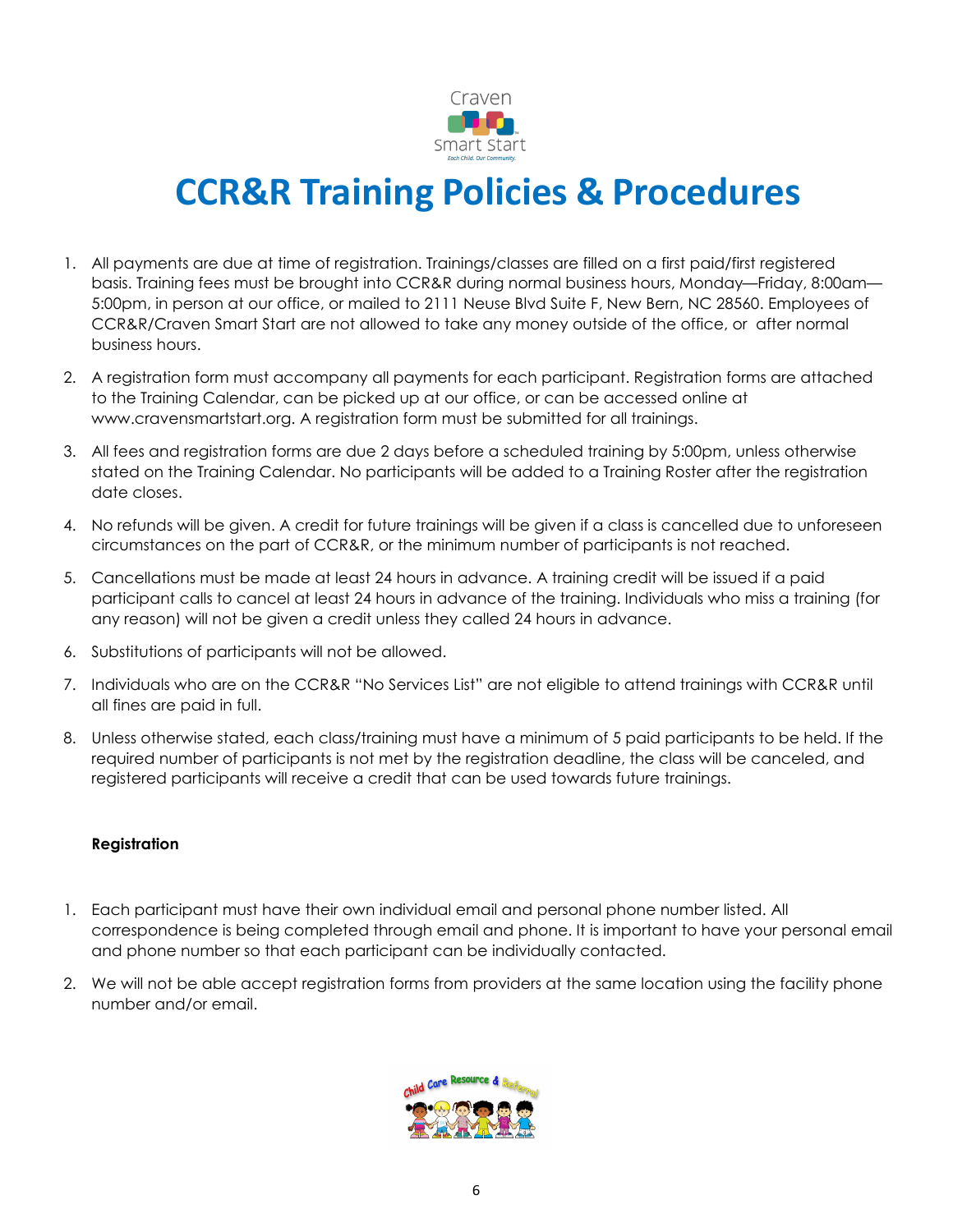# **CCR&R Training Policies & Procedures, cont…**

- **3.** Each participant must complete the registration form separately.
- **4. The demographic survey, pre-survey, and possible pre-assessment (depending on the training) must be completed BEFORE the evening of the training. If your demographic survey and pre-work is not submitted, you will not be allowed to attend the evening of the training. Participants will be given 48 hours upon completion of the training to submit the post assessment and evaluation documents to the trainer. Without this requirement being met, certificates of completion may not be given.**
- **5. There will be a \$5 fee for issuing certificates to individuals who have submitted their paperwork beyond 48 hours after the training.**

#### **Training Attendance**

- 1. Our trainings have limited number of spaces. Once our maximum capacity has been filled, we stop enrollment for that training. Please register early to ensure your space.
- **2. To ensure that all participants are actively involved during trainings, participants must have their electronic device (computer, laptop, cellphone, iPad) camera turned on during the entire training.**
- **3. Please refer to the time a training begins. To participate in the training, please login to the training 5-10 minutes prior to the beginning of the training. If you are more than 15 minutes late, you will not be allowed to attend the training and must register for the class the next time it is offered.**
- 4. If you sign up for multiple trainings and do not attend, your enrollment into future trainings may be limited.

#### **There are no exceptions to the above!**

If you have any questions, concerns, or would like clarification on our policies and procedures,please call Venus @ (252) 672-5921 ext. 32.

Revised September 3, 2021



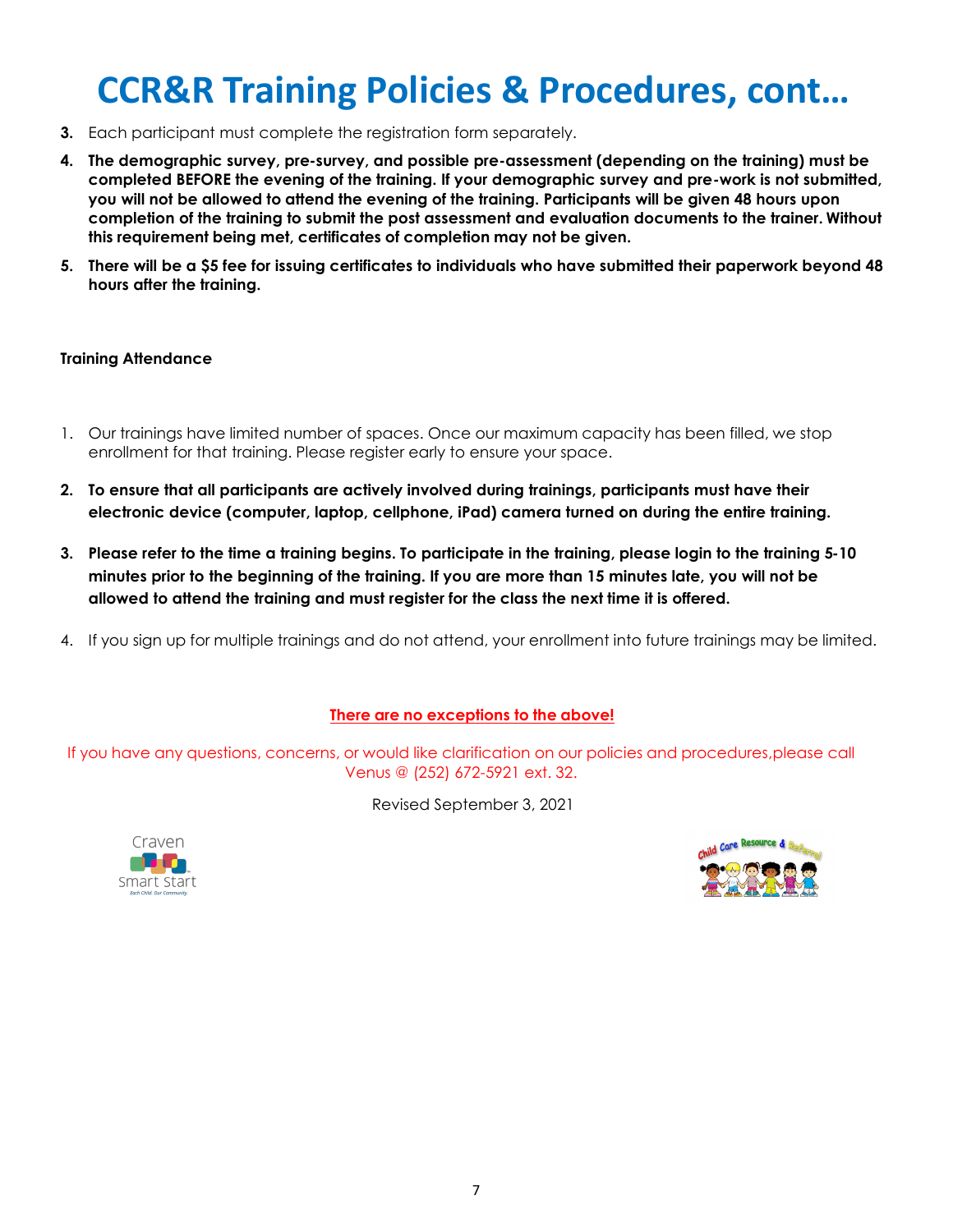



# **IMPORTANT TRAINING UPDATES FOR**

# **Its SIDS and Emergency Preparedness**

It has come to our attention that the state of North Carolina and the North Carolina Child Care Health and Safety Resource Center has placed new guidelines for It's SIDS and Emergency Preparedness.

Beginning April 1, 2022:

- No more than 10 people can attend the training at a time.
- Trainees will be required to fill out and return a training affidavit with the required training rules.
- All trainees must follow the signed affidavit, return all required paperwork, and actively participate during the training to receive their certificate.
- The affidavit is on the next page. Please bring this completed form when registering for your training.

For It's SIDS, any new trainees who are taking the training for the first time MUST take the training face-to-face. Due to this, we will be hosting one face to face training this quarter. To attend a face-to-face training, you MUST have your temperature taken and wear a face mask while in the building. There will only be 6 spaces available for face-to-face trainings.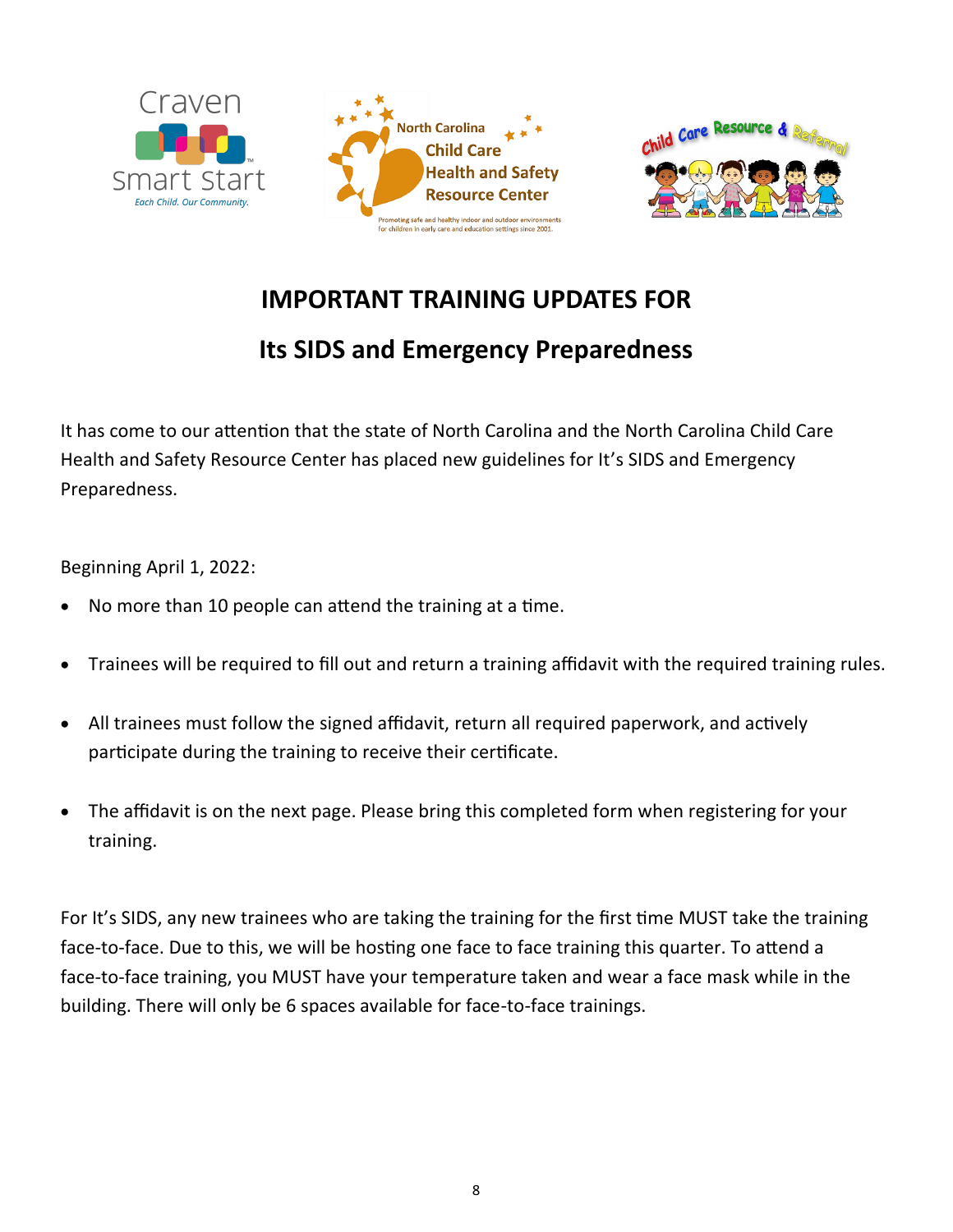# Trainee Affidavit

## All trainees agree to the following:

- I will not engage in other work or personal activities, including but not limited to, providing care (for child/ren or adult/s), driving, preparing meals, attending a class or other training. Engaging in other work or personal activities will result in removal from the training and denial of a certificate of completion.
- I will be an active participant and demonstrate respect and professionalism throughout the training, including but not limited to asking questions and being responsive to the trainer.
- I will not record the training session or share personal information to be respectful of other attendees.
- I will arrive on time, attend the entire training, and be prompt when returning from scheduled breaks.

### If attending virtually:

- I will attend through use of a desktop computer, laptop, or tablet with sound and an operating camera. I will have the camera on and be visibly present to the trainer for the duration of the training.
- I will not attend using a cell phone.
- I will have access to a stable internet connection for the duration of the training.

### I understand that:

• Failure to meet any of the expectations outlined will result in denial of a certificate of completion.

## **\*\*If this is ITS-SIDS Training, it may not be taken virtually if it is the first time attending this training. It can only be taken virtually if the training is being renewed after three years.**

Name: Date:

Signature:

**This document was reviewed by the NC Division of Child Development and Early Education (DCDEE) February 2022.**

February 2022